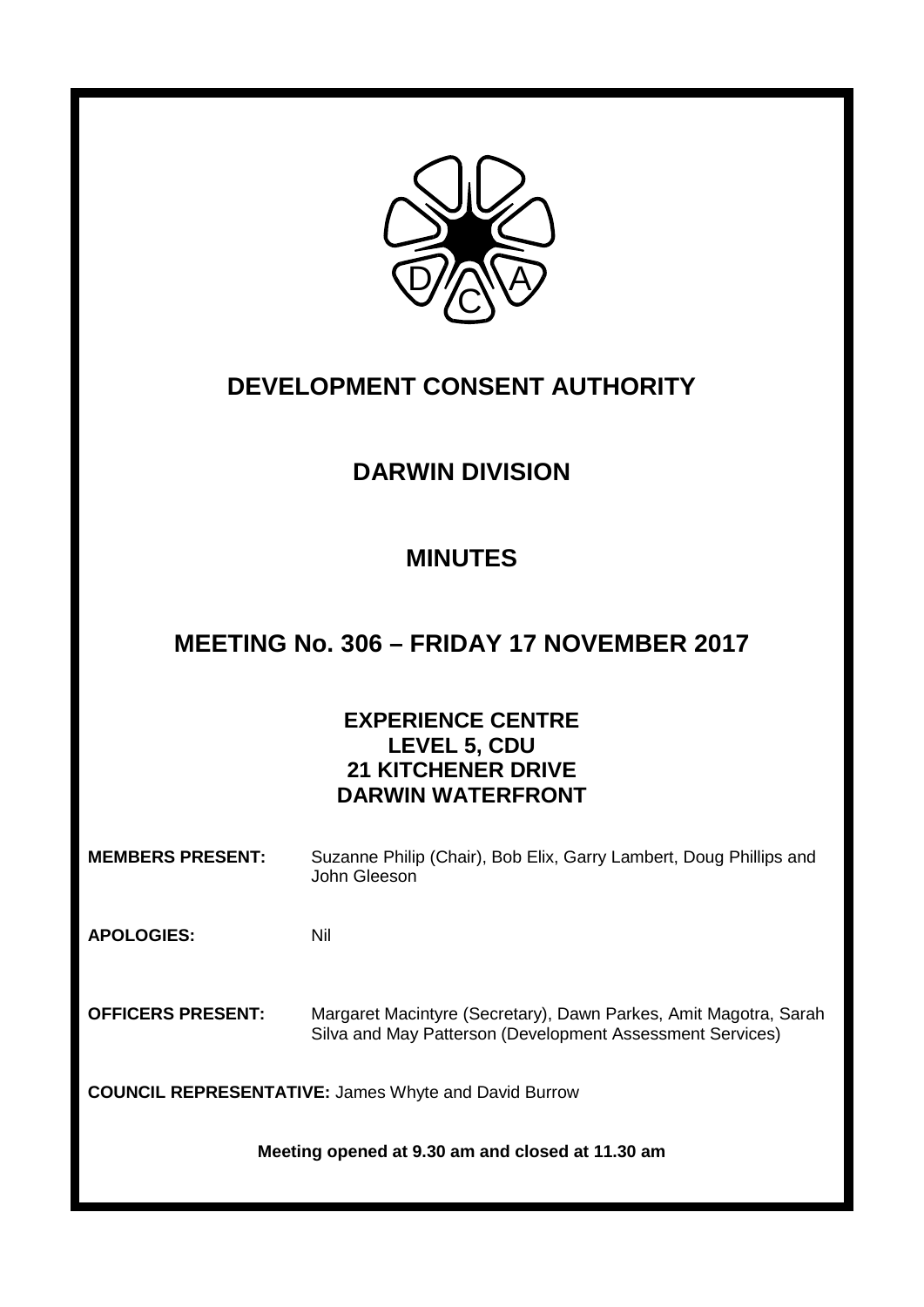**THE MINUTES RECORD OF THE EVIDENTIARY STAGE AND THE DELIBERATIVE STAGE ARE RECORDED SEPARATELY. THESE MINUTES RECORD THE DELIBERATIVE STAGE. THE TWO STAGES ARE GENERALLY HELD AT DIFFERENT TIMES DURING THE MEETING AND INVITEES ARE PRESENT FOR THE EVIDENTIARY STAGE ONLY.**

#### **ITEM 1 OFFICES IN A TWO STOREY BUILDING PA2017/0486 SECTION 4681 (388) STUART HIGHWAY, HUNDRED OF BAGOT ONE PLANNING CONSULT**

Mr Israel Kgoisemang (One Planning Consult), Mr Savvas Savvas (Architect) and Mr Peter Pizanos (Developer) attended.

- **RESOLVED** That pursuant to section 46(4)(b) of the *Planning Act*, the Development **203/17** Consent Authority defer consideration of the application to develop Section 4681 (388) Stuart Hwy, Hundred of Bagot for the purpose of offices in a two-storey building, to require the applicant to provide the following additional information that the Authority considers necessary to enable the proper consideration of the application:
	- Submission of a Traffic Management Plan to show:
		- o details of the existing right of way easement in its entirety;
		- o proposed driveway treatments and line markings across the right of way easement to ensure it is not obstructed at any time;
		- o strategies to avoid vehicle movement conflicts between vehicles entering Section 4680 to access the office building at Section 4681 and customers entering/exiting the existing service station situated on Section 4680; and
		- o existing car parking agreements in place, if any, between the owners of Section 4680 and Section 2984.
	- Details of any correspondence/consultation that has taken place with the owner of Section 4680 regarding the proposed development and its impact on the existing traffic circulation on Section 4680.

### **REASONS FOR THE DECISION**

1. Pursuant to Section 46(4)(b) of the *Planning Act*, the consent authority may defer consideration of a proposal to allow the applicant to provide additional information it considers necessary to enable the proper consideration of the proposal.

The Authority considered that the application did not adequately address how the development would be accessed and what impact, if any, it would have on the current traffic circulation on adjacent Section 4680. Although there is an existing right of way easement over Section 4680 in favour of Section 4681, this is not currently in use and it appears that driveway treatments and/or line markings would be required to enable the right of way easement to function appropriately. The Authority requires further details on how the right of way easement will function in practice and what measures will be put into place to avoid it from being obstructed by existing traffic circulation.

**ACTION:** Letter of Deferral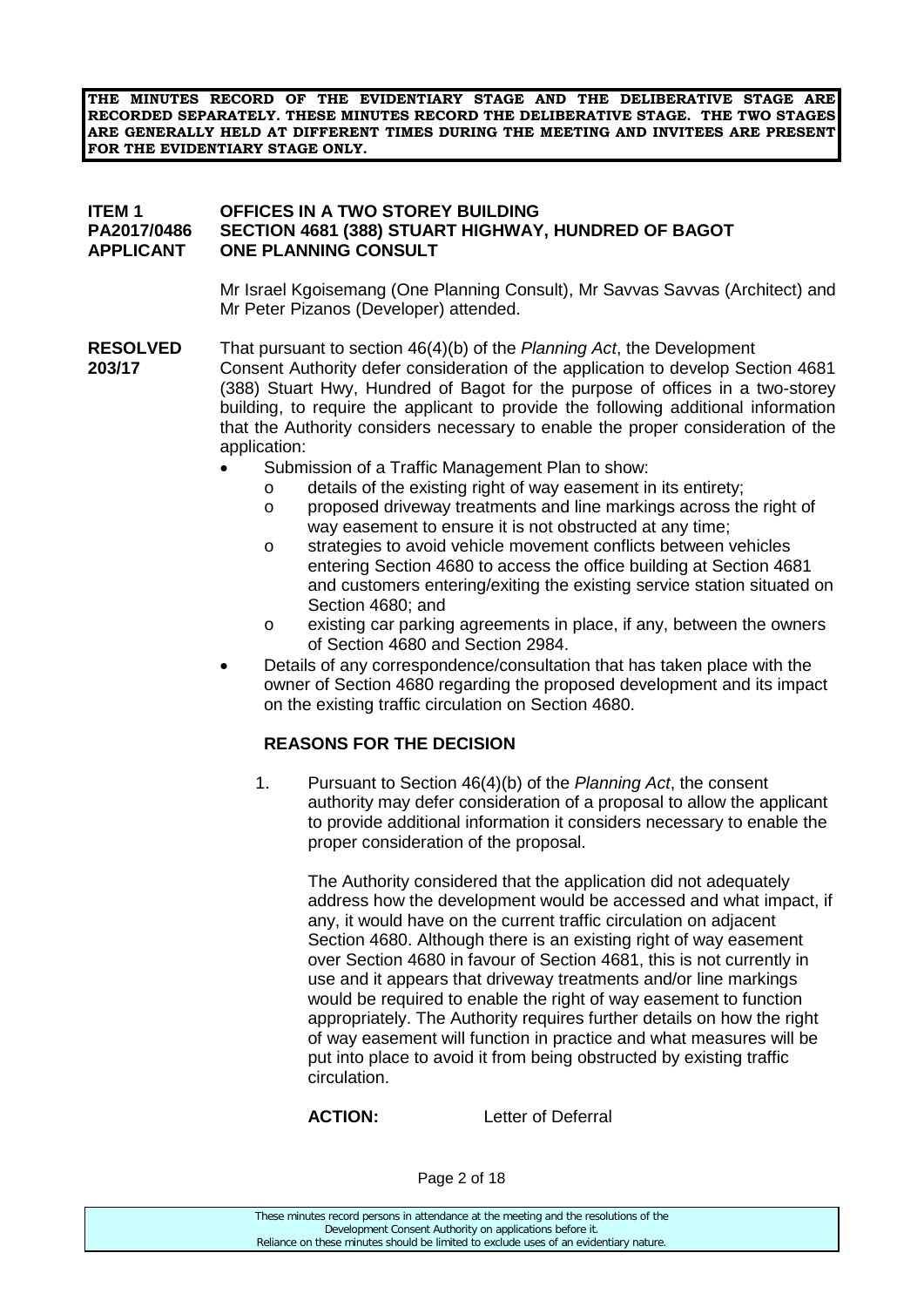#### **ITEM 2 3 X 3 BEDROOM MULTIPLE DWELLINGS IN THREE SINGLE STOREY PA2017/0487 BUILDINGS LOT 1211 (13) LAMBELL TERRACE, TOWN OF DARWIN**

#### **APPLICANT RAW DESIGNS**

DAS tabled an amended site plan submitted by the applicant.

Mr Robert Watt (Raw Designs) and Mr Israel Kgoisemang (One Planning Consult) attended.

The applicant tabled a landscaping plan.

Submitters:- Mr David Bridgman and Ms Francoise Barr, and City of Darwin (represented by Mr David Burrow and Mr James Whyte) attended.

**RESOLVED** That, the Development Consent Authority vary the requirements of Clause 7.3.1<br>**204/17** (Additional Setback Requirements for Residential Buildings longer Than 1 **204/17** (Additional Setback Requirements for Residential Buildings longer Than 18 metres and for Residential Buildings Over 4 Storeys in Height) and Clause 7.3.2 (Distance between Residential Buildings on One Site) of the Northern Territory Planning Scheme, and pursuant to section 53(b) of the *Planning Act*, alter the proposed development and consent to the proposed development as altered to develop Lot 1211 (13) Lambell Terrace, Town of Darwin for the purpose of 3 x 3 bedroom multiple dwellings in three single storey buildings, subject to the following conditions:

#### **CONDITIONS PRECEDENT**

- 1. Prior to the endorsement of plans and prior to the commencement of works (including site preparation), amended plans to the satisfaction of the consent authority must be submitted to and approved by the consent authority. When approved, the plans will be endorsed and will then form part of the permit. The plans must be drawn to scale, and must be generally in accordance with the plans submitted with the application but modified to show:
- a. deletion of the roof structure (titled 'boat') that encroaches on the southwest side boundary.
- 2. Prior to the endorsement of plans and prior to the commencement of works (including site preparation), a landscape plan to the satisfaction of the consent authority must be submitted to and approved by the consent authority. When approved, the plan will be endorsed and will then form part of the permit. The landscaping plan must be generally in accordance with that submitted with the application and must include:
- (a) a planting schedule of all proposed trees, shrubs and ground covers, including botanical names, common names, pot sizes, sizes at maturity, and quantities of each plant; and
- (b) landscaping and planting between the lot boundaries .
- 3. Prior to the endorsement of plans and prior to the commencement of works (including site preparation) the developer is to provide written advise from the Water Services division of the Power and Water Corporation confirming that the existing easement on the site has been extinguished to the requirements of PWC, to the satisfaction of the consent authority.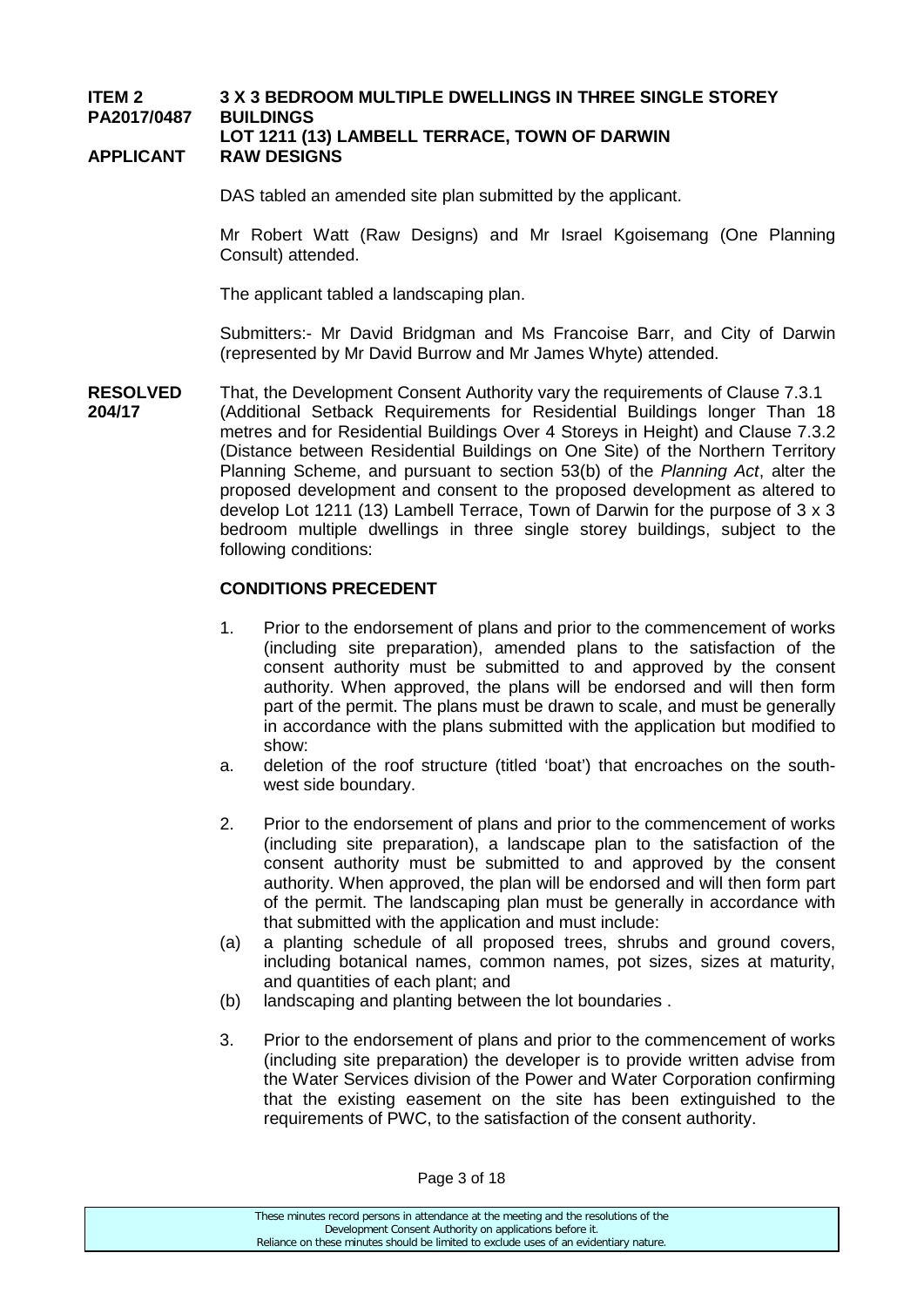- 4. Prior to the endorsement of plans and prior to the commencement of works (including site preparation), a traffic engineers' assessment report detailing adequate sightlines for pedestrians, cyclists and vehicles in regard to the proposed crossovers shall be submitted to and approved by City of Darwin to the satisfaction of the consent authority.
- 5. Prior to the commencement of works (including site preparation), a schematic plan demonstrating the on-site collection of stormwater and its discharge into the stormwater drainage system shall be submitted to and approved by the City of Darwin to the satisfaction of the consent authority. The plan shall include details of site levels and stormwater drain connection point/s. The plan shall also indicate how stormwater will be collected on the site and connected underground to system.
- 6. Prior to the commencement of works (including site preparation), the applicant is to prepare a dilapidation report covering infrastructure within the road reserve to the requirements of the City of Darwin, to the satisfaction of the consent authority.
- 7. Prior to the commencement of works (including site preparation), the applicant is to prepare an Environmental Construction Management Plan (ECMP) to the requirements of the City of Darwin, to the satisfaction of the consent authority. The ECMP is to address how demolition will be managed on the site, and is to include details of waste management, traffic control and haulage routes, stormwater drainage and the use of City of Darwin land.

#### **GENERAL CONDITIONS**

- 8. The works carried out under this permit shall be in accordance with the drawings endorsed as forming part of this permit.
- 9. The owner of the land must enter into agreements with the relevant authorities for the provision of water supply, drainage, sewerage, electricity facilities and telecommunication services to the land shown on the endorsed plan in accordance with the authorities' requirements and relevant legislation at the time.
- 10. Any developments on or adjacent to any easements on site shall be carried out to the requirements of the relevant service authority to the satisfaction of the consent authority.
- 11. All existing and proposed easements and sites for existing and required utility services must be vested in the relevant authority for which the easement or site is to be created.
- 12. The kerb crossovers and driveways to the site approved by this permit are to meet the technical standards of the City of Darwin, to the satisfaction of the consent authority.
- 13. The owner shall:
	- a) remove disused vehicle and/ or pedestrian crossovers;
	- b) provide footpaths/ cycleways;
	- c) collect stormwater and discharge it to the drainage network; and
	- d) undertake reinstatement works;
		- Page 4 of 18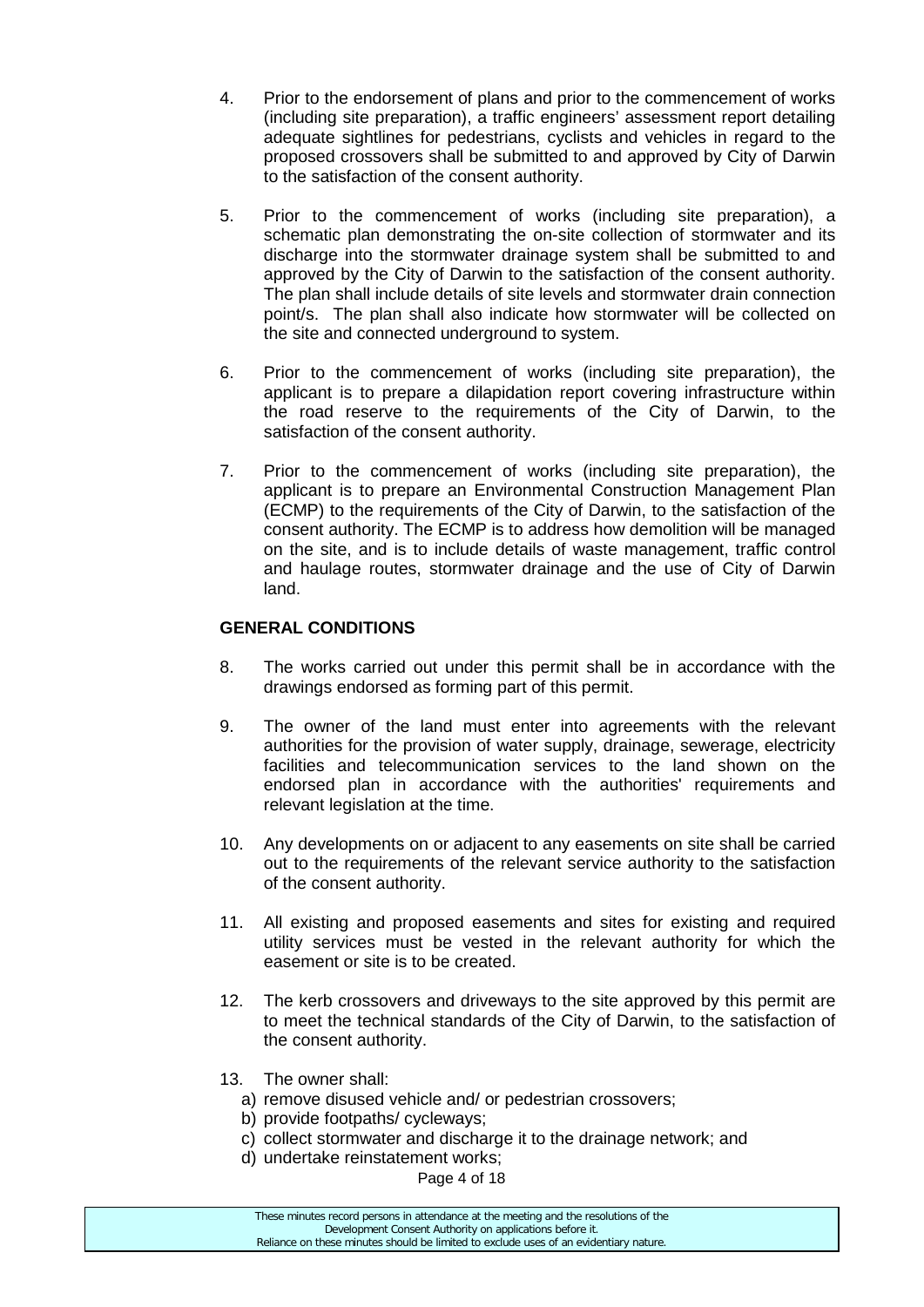all to the technical requirements of and at no cost to the City of Darwin, to the satisfaction of the consent authority.

- 14. Storage for waste disposal bins is to be provided to the requirements of the City of Darwin, to the satisfaction of the consent authority.
- 15. Prior to the use/occupation of the development and connection of services (i.e. power and water), the owner of the land must apply for unit/street addressing from the Surveyor-General of the Northern Territory. This will form the legal address and will be required to be placed on the doors and meters within the development in accordance with the allocation. A Certificate of Compliance will not be able to be granted until such time as addressing is obtained.
- 16. Before the occupation of the development starts the landscaping works shown on the endorsed plans must be carried out and completed to the satisfaction of the consent authority.
- 17. The landscaping shown on the endorsed plans must be maintained to the satisfaction of the consent authority, including that any dead, diseased or damaged plants are to be replaced.
- 18. No fence, hedge, tree or other obstruction exceeding a height of 0.6m is to be planted or erected so that it would obscure sight lines at the junction of the driveway and the public street.
- 19. All air conditioning condensers (including any condenser units required to be added or replaced in the future) are to be appropriately screened from public view, located so as to minimise thermal and acoustic impacts on neighbouring properties and condensate disposed of to ground level in a controlled manner to the satisfaction of the consent authority.
- 20. All pipes, fixtures, fittings and vents servicing any building on the site must be concealed in service ducts or otherwise hidden from view to the satisfaction of the consent authority.
- 21. Soil erosion control and dust control measures must be employed throughout the construction stage of the development to the satisfaction of the consent authority.

#### **NOTES:**

- 1. The Power and Water Corporation advises that the Water and Sewer Services Development Section [\(landdevelopmentnorth@powerwater.com.au\)](mailto:landdevelopmentnorth@powerwater.com.au) and Power Network Engineering Section [\(powerconnections@powerwater.com.au\)](mailto:powerconnections@powerwater.com.au) should be contacted via email a minimum of 1 month prior to construction works commencing in order to determine the Corporation's servicing requirements, and the need for upgrading of on-site and/or surrounding infrastructure.
- Page 5 of 18 2. The Environment Protection Agency of the Department of Lands, Planning and the Environment advises that construction work should be conducted in accordance with the Agency's Noise Guidelines for Development Sites. The guidelines specify that on-site construction activities are restricted to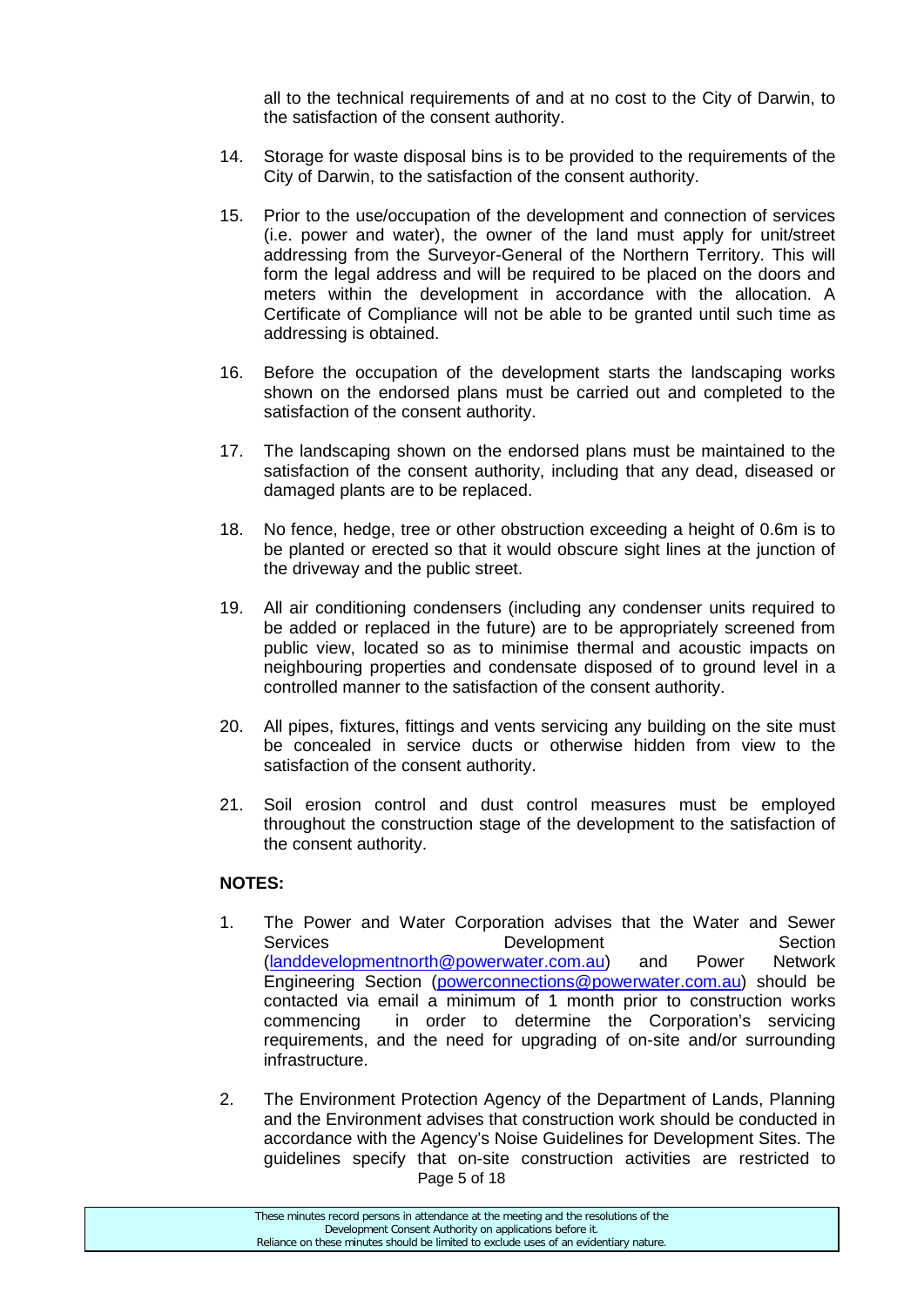between 7am and 7pm Monday to Saturday and 9am to 6pm Sunday and Public Holidays. For construction activities outside these hours refer to the guidelines for further information.

- 3. Any proposed works which fall within the scope of the Construction Industry Long Service Leave and Benefits Act must be notified to NT Build by lodgement of the required Project Notification Form. Payment of any levy must be made prior to the commencement of any construction activity. NT Build should be contacted via email (info@ntbuild.com.au) or by phone on 08 89364070 to determine if the proposed works are subject to the Act.
- 4. Notwithstanding the approved plans, any proposed works (including landscaping) within the road reserve is subject to approval and shall meet all requirements of the City of Darwin, and at no cost to the City of Darwin.
- 5. Professional advice regarding implementation of soil erosion control and dust control measures to be employed throughout the construction phase of the development is available from Department of Land Resource Management.
- 6. The Surveyor-General advises you should immediately make application for unit/street addresses to the Survey and Land Records unit on (08) 8995 5362 [\(surveylandrecords@nt.gov.au\)](mailto:surveylandrecords@nt.gov.au).
- 7. The Heritage Division of the Department of Tourism and Culture has advised that Lot 2418 (12) Schulze Street, Town of Darwin is declared as a Heritage Place under the *Heritage Act. A*ny construction along the shared boundary between Lot 1211 and Lot 2418 has the potential to encroach on the declared heritage area and the proponent should take measures to avoid any impact on the shared fenceline.
- 8. You are advised to contact NBN Co prior to commencing construction to determine if you development is in an NBN-eligible area. This will help identify the relevant telecommunication network servicing requirements for the development. To register please complete the pre-qualification forms located at www.nbnco.com.au/newdevelopments. For more information, please contact the NBN Co New Developments Team on 1800 687 626 or email [newdevelopments@nbnco.com.au.](mailto:newdevelopments@nbnco.com.au)

### **REASONS FOR THE DECISION**

1. Pursuant to section 51(a) of the *Planning Act*, the consent authority must take into consideration the planning scheme that applies to the land to which the application relates.

The Northern Territory Planning Scheme (NTPS) applies to the land and the site is within Zone MD (Multiple Dwelling Residential). The purpose of Zone MD is to provide for a range of housing options to a maximum height of two storeys above ground level. The proposed development of 3 x 3 bedroom multiple dwellings in three single storey buildings is considered to be consistent with the purpose of the zone.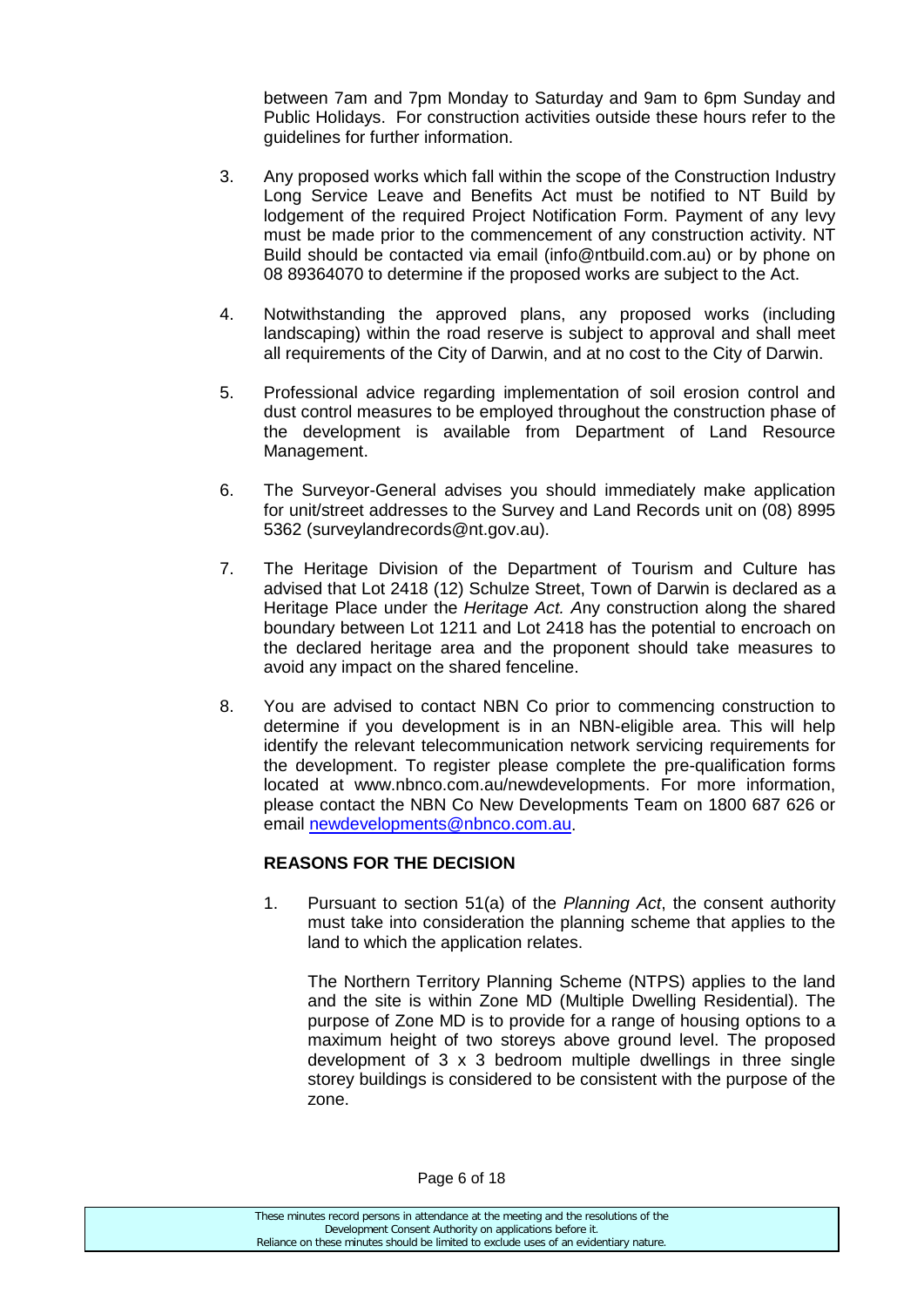- A variation to Clause 7.3.1 (Additional Setback Requirements for Residential Buildings longer Than 18 metres and for Residential Buildings Over 4 Storeys in Height) is considered suitable as:
- The 1.8m high colorbond fence along the affected side boundaries will screen the adverse effects of building massing and visual bulk when viewed from adjoining land.
- The facade of the building along north-east side boundary offers variation through the use of cladding and varying windows heights to minimise the effect of building massing.
- The non-compliance along the south-west side boundary is limited to a small portion of the building with the remaining setback gradually increasing from 3.0 to the affected boundary. In addition the dense landscaping on the adjoining lot along the affected boundary will further screen the building massing effect.

A variation to Clause 7.3.2 (Distance between Residential Buildings on One Site) is considered suitable as adequate screening is provided through solid colorbond fencing between the buildings with no windows to encroaching walls to units 2 and 3. In addition the noncompliance is limited to a small portion and most parts of the buildings exceed the required 3m separation distance between buildings (4.1m to 6.5m proposed).

A variation to Clause 7.3 (Building Setbacks for Residential Buildings and Ancillary Structures) to allow for a roof structure to encroach on the south western boundary was not supported and a condition requiring amended plans to remove this structure is included on the development permit. The proposed roof structure with a reduced side setback was considered to detract from the streetscape and surrounding development and therefore not meet the purpose of Clause 7.3, which in part is to ensure residential buildings are located so they are compatible with the streetscape and surrounding development including residential buildings on the same site.

2. Pursuant to Section 51(e) of the *Planning Act*, the consent authority must take into consideration any public submissions made under section 49, and any evidence or information received under section 50, in relation to the development application.

A total of three public submissions were received with respect to the proposal. The submissions were largely concerned with noncompliance with the NTPS, poor site responsive design, lack of breeze circulation between the buildings and non-compliance with the Northern Territory Government's Community Safety Guidelines, listed in Schedule 3 of the NTPS. To address the issue of landscaping a condition precedent has been included on the permit for an amended landscape plan. Regarding the issue of site responsive design and lack of breeze circulation between the buildings the assessment of the development concludes that the dwellings are oriented in NW-SE direction. This will allow breeze penetration to the dwellings through living areas during wet season and through rear bedroom windows during dry season. The siting of the dwellings with three sided open setbacks provides more ventilation as compared to a single building footprint having three dwellings which requires mechanical ventilation.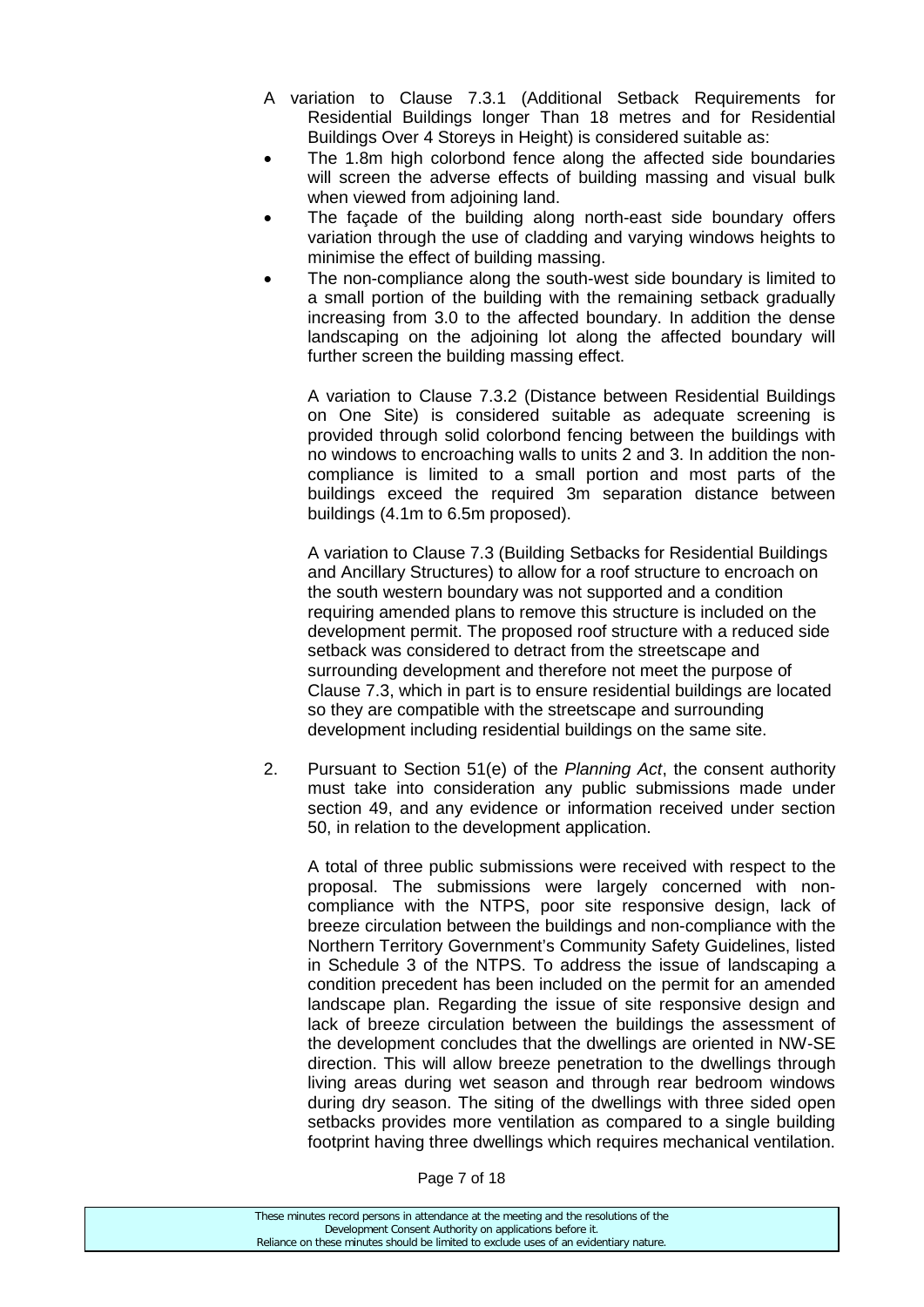Through the addition of multiple habitable rooms at the front of the site the public surveillance is also increased.

3. Pursuant to Section 51(j) of the *Planning Act*, the consent authority must take into consideration the capability of the land to which the proposed development relates, and the effect of the development on the land and on other land, the physical characteristics of which may be affected by the development. Also, pursuant to section 51(m) of the *Planning Act*, the consent authority must take into account the public utilities or infrastructure provided in the area in which the land is situated, the requirement for public facilities and services to be connected to the land and the requirement, if any, for those facilities, infrastructure or land to be provided by the developer for that purpose.

The land is generally flat, with minimal physical constraints which could prohibit the development. The proposed development is affected by the existing sewer easement running along the north-east boundary and a condition to provide written advice from PWC regarding the extinguishment of the existing easement is included on the permit. The City of Darwin as the authority responsible for the care and control of the surrounding road network requires a new driveway be constructed keeping in view the sightlines for the pedestrians, cyclists and vehicles. Conditions on the development permit require submission of a traffic engineers' assessment report, a stormwater management plan, a construction management plan, and a dilapidation report as requested by the City of Darwin. Other conditions are recommended for inclusion based on the comments received from service authorities during exhibition of the application. The site is considered capable of accommodating the development through these conditions.

4. Pursuant to section 51(n) of the *Planning Act*, the consent authority must take into account the potential impact on the existing and future amenity of the area in which the land is situated.

The proposed development is consistent with the primary purpose of Zone MD (Multiple Dwelling Residential) which is to provide for a range of housing options to a maximum height of two storeys above ground level. The development is consistent with the required dwelling density, height and building setbacks from the adjoining streets and properties. Although a variation is sought to the additional setback requirements and distance between the buildings on one site, an appropriate building design has been achieved to meet the clause purpose. A condition requiring the applicant to provide an amended landscaping plan indicating the species, placement of species and demonstrating how the landscaping will complement the character of the area is included on the development permit. The proposed roof structure along the south-west boundary was considered to detract from the streetscape and surrounding development and therefore a condition requiring amended plans to remove this structure is included on the development permit. No other undue amenity impacts are anticipated as a result of the development.

ACTION: Notice of Consent and Development Permit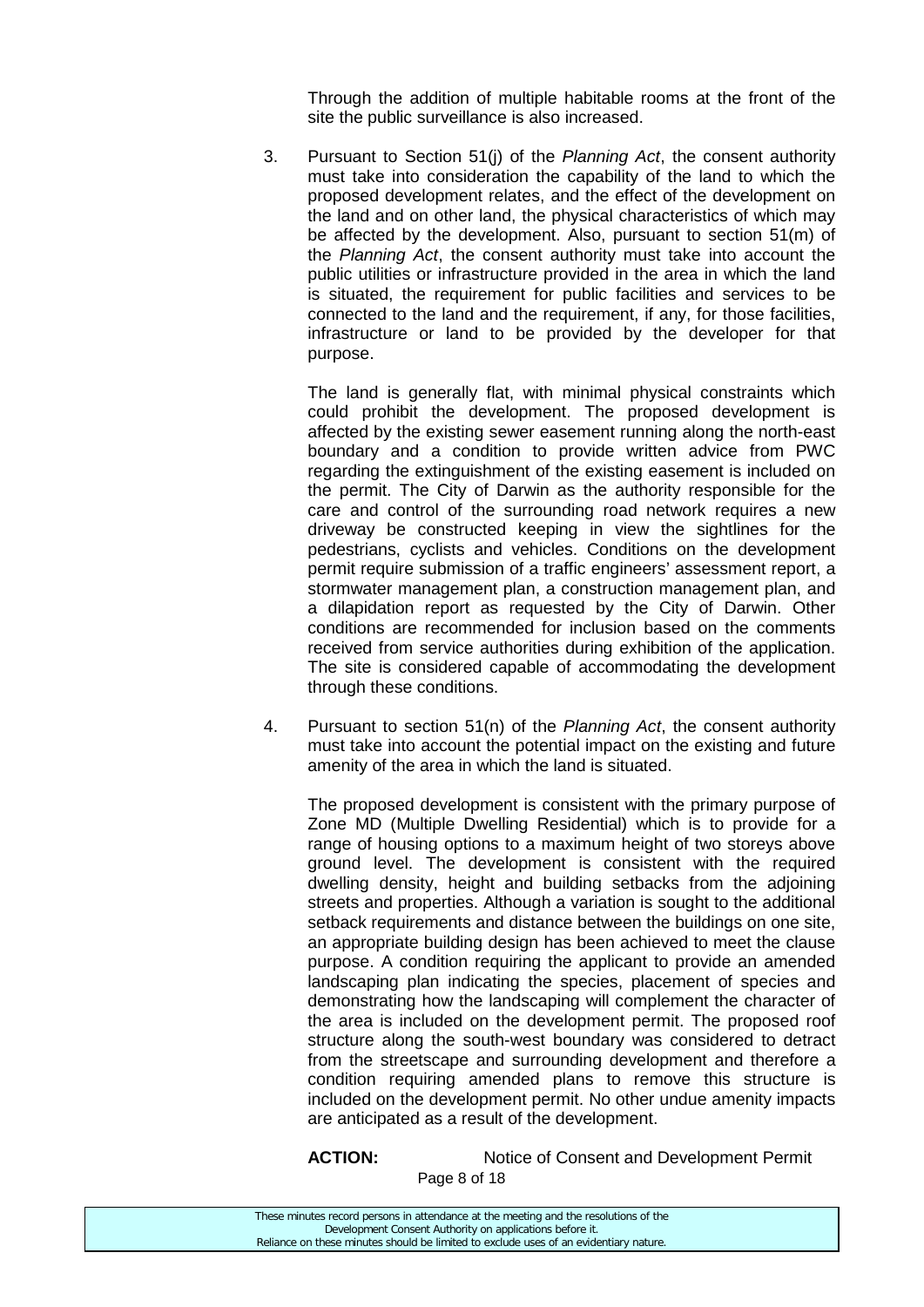#### **ITEM 3 NETBALL STADIUM AND SUPPORT FACILITIES PA2017/0465 SECTION 5936 (235) ABALA ROAD, HUNDRED OF BAGOT APPLICANT JUNE D'ROZARIO & ASSOCIATES PTY LTD**

DAS tabled comments from Transport and Civil Services Division (DIPL) dated 15.11.17.

Ms June D'Rozario (June D'Rozario & Associates), Mr Jim Eadie (Sunbuild - Builders), Mr Savvas Savvas (Architect) and Mr Bill Kmon (HK Solutions) attended.

Submitter: Rapid Creek Landcare Group (represented by the Secretary/Public Officer Mr Peter O'Hagan) attended.

**RESOLVED** That, the Development Consent Authority grant a variation to the requirements of **205/17** Clause 6.1 (General Height Control) and Clause 6.5.3 (Parking Layout) and determine to reduce the car parking requirements pursuant to Clause 6.5.2 (Reduction in Parking Requirements) of the Northern Territory Planning Scheme, and pursuant to section 53(a) of the *Planning Act*, consent to the application to develop Section 5936 (235) Abala Road, Hundred of Bagot for the purpose of a Netball Stadium and Support Facilities, subject to the following conditions:

#### **CONDITIONS PRECEDENT**

- 1. Prior to the endorsement of plans and prior to commencement of works (including site preparation), amended plans to the satisfaction of the consent authority must be submitted to and approved by the consent authority. When approved, the plans will be endorsed and will then form part of the permit. The plans must be drawn to scale with dimensions and must be generally in accordance with the plans submitted with the application but modified to show:
- (a) the correct lot details;
- (b) clear delineation of the boundaries of Section 5936, Hundred of Bagot;
- (c) all existing and/or proposed access points from a public road;
- (d) the dimensions of all car parking spaces to be a minimum of  $2.5m \times 5.5m$ ;
- (e) deletion of the small car bay in the basement;
- (f) deletion of the 'player drop off areas' in the basement; and
- (g) any changes required as a result of modifications to the entrance ramp to the basement, as detailed in the Traffic Impact Assessment prepared by i3 consultants dated 22/09/2017.
- 2. Prior to the endorsement of plans and prior to commencement of works, a landscape plan to the satisfaction of the consent authority must be submitted to and approved by the consent authority. When approved, the plan will be endorsed and will then form part of the permit. The plan must be drawn to scale with dimensions and must be generally in accordance with the landscape concept plan dated 27/10/2017 prepared by Clouston Associates except that the plan must show:
- (a) landscaping and planting within the ground level car parking area including that the area between the car parking area and the road is landscaped with species designed to lessen the visual impact of the car parking area. All species selected must be to the satisfaction of the consent authority.
- Page 9 of 18 3. Prior to the endorsement of plans and prior to the commencement of works (including site preparation), an amended traffic impact assessment report is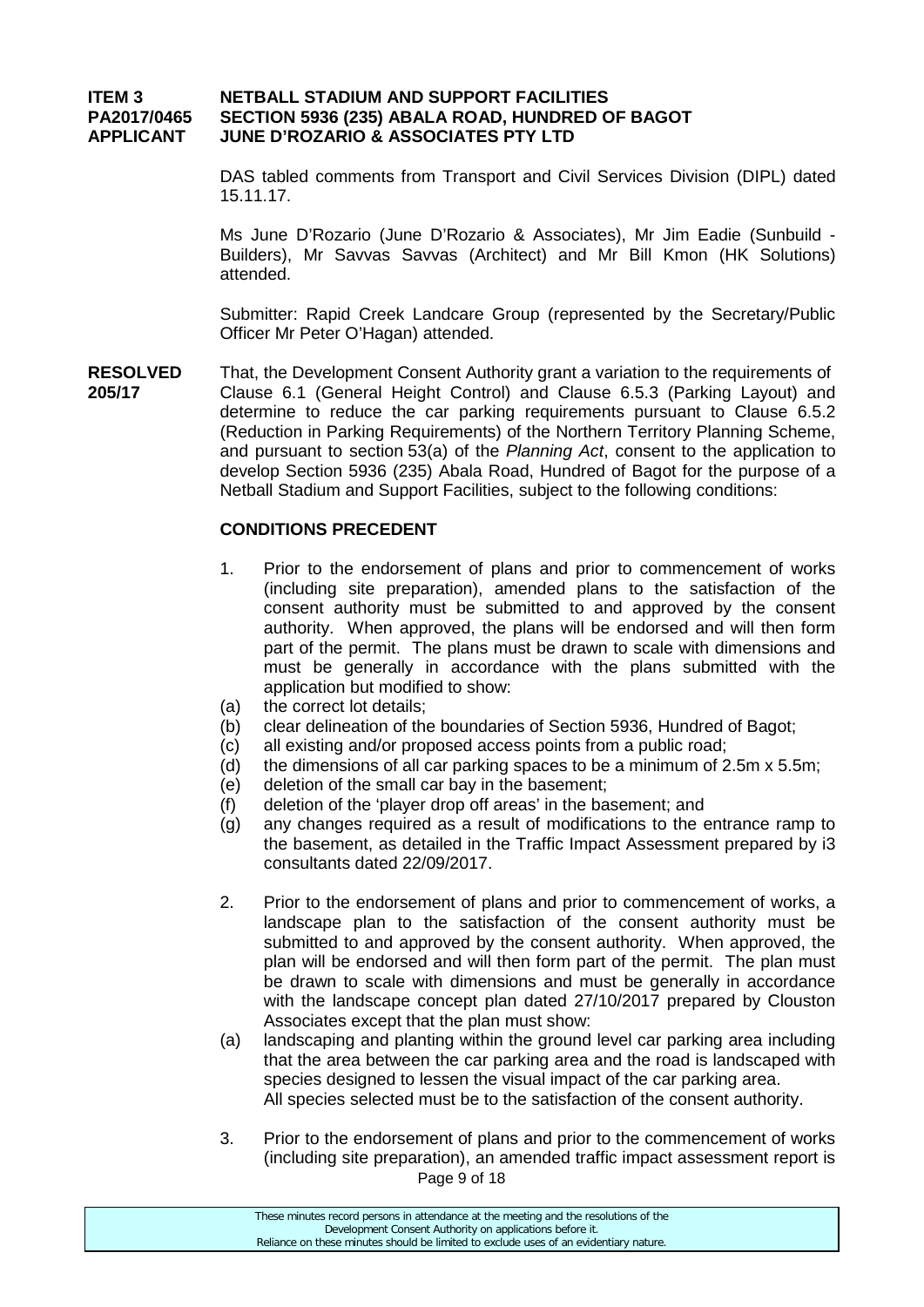to be submitted to the requirements of the City of Darwin, to the satisfaction of the consent authority. The report should identify whether the existing access and egress incorporates satisfactory sight lines.

- 4. Prior to the commencement of works (including site preparation), a Construction Traffic Management Plan (detailing all appropriate site management measures, including construction site access, proposed haulage routes, vehicle types, protection of existing assets, protection of public access and a risk assessment) is to be submitted to and approved by the Transport and Civil Services Division, Department of Infrastructure, Planning and Logistics, to the satisfaction of the consent authority. The CTMP shall specifically address avoiding the use of McMillans Road during the peak traffic times identified in the Traffic Impact Assessment by i3 Consultants, dated 22/09/17, i.e. midweek 7-8 AM and 5-6 PM and Saturdays 11 AM – 1 PM.
- 5. Prior to the endorsement of plans and prior to the commencement of works (including site preparation), a schematic plan demonstrating the on-site collection of stormwater and its discharge into the local stormwater drainage system shall be submitted to and approved by the Land Development Unit of the Department of Infrastructure, Planning and Logistics and the City of Darwin. The schematic plan must be prepared by a suitably qualified Engineer and must include: details of all stormwater drainage connection points; details of how stormwater will be collected on the site and discharged to the existing and future drainage infrastructure; identify catchment areas for new drainage infrastructure; identify any development impacts on design catchment boundaries or runoff characteristics for existing and future infrastructure; and provide existing site contours and earthworks plan. The plan is to identify any capacity constraints of existing and future drainage infrastructure and measures proposed to address these constraints.
- 6. Prior to the commencement of works (including site preparation), detailed design documentation for the stormwater drainage infrastructure and connections to the existing and future infrastructure shall be submitted to and approved by the Land Development Unit of the Department of Infrastructure, Planning and Logistics. The documentation shall include: a drainage masterplan, calculations for major and minor storm events, major storm event flow path and all documentation as required for compliance with City of Darwin's development guidelines.
- 7. Prior to the commencement of works (including site preparation), the applicant is to prepare a dilapidation report covering infrastructure within the road reserve to the requirements of the City of Darwin.
- 8. Prior to the commencement of works (including site preparation), the applicant is to prepare an Environmental and Construction Management Plan (ECMP) to the requirements of the City of Darwin. The ECMP is to address how construction will be managed on the site, and is to include details of waste management, traffic control and haulage routes, stormwater drainage and the use of City of Darwin land during construction. The ECMP should include details of the location of the crane and any holding areas.

Page 10 of 18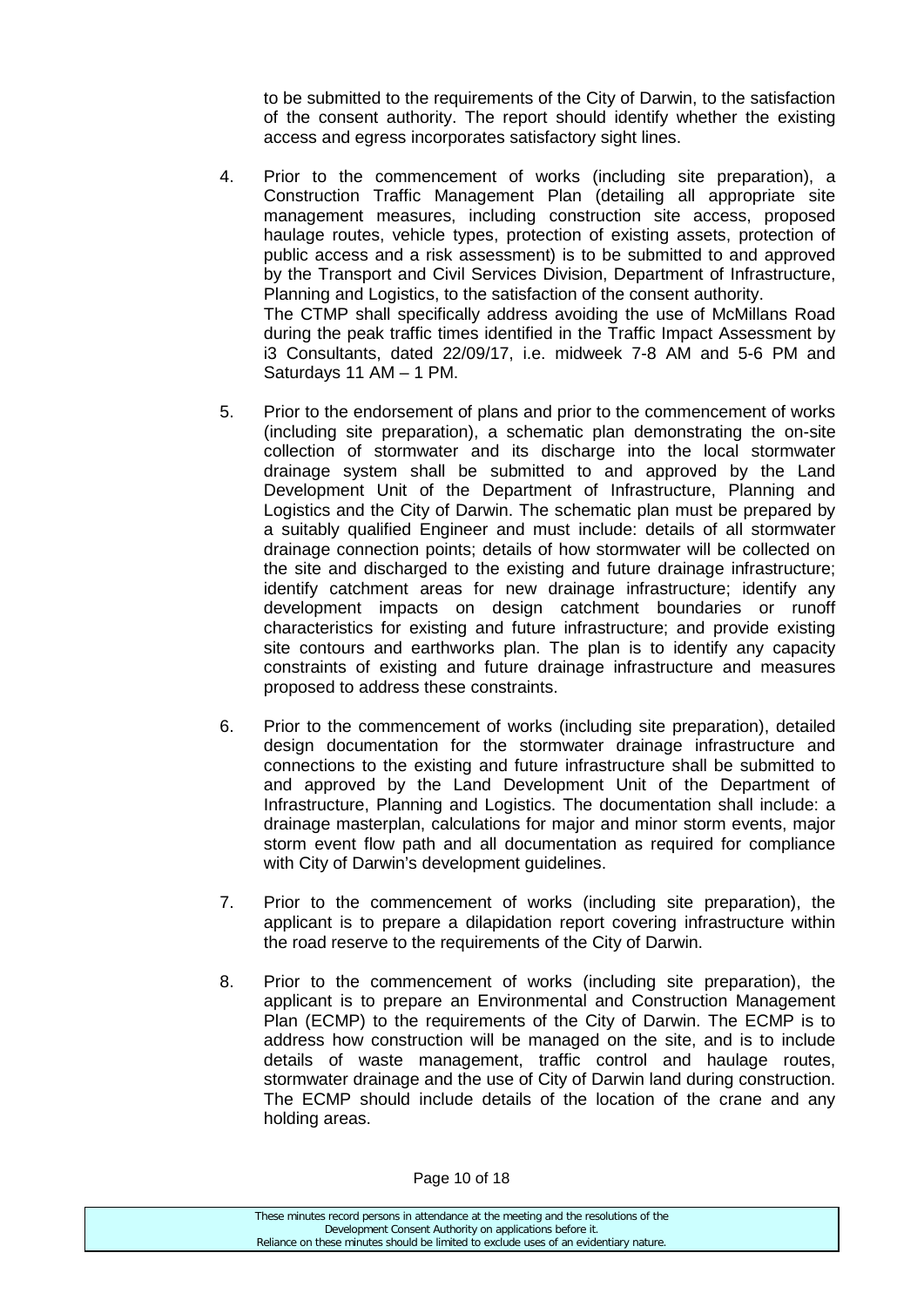- 9. Prior to the commencement of works, detailed 'For Construction' design documentation (engineering design, design report and specifications) for all proposed works to stormwater drainage is to be submitted to and achieve 'Permission to Use' from the Land Development Unit of the Department of Infrastructure, Planning and Logistics. All designs that relate to the Department's infrastructure are to the satisfaction of the Land Development Unit of the Department of Infrastructure, Planning and Logistics, meet Austroads' Standards and must be prepared and certified by suitably qualified persons.
- 10. Prior to the commencement of works, a waste management plan addressing the City of Darwin's Waste Management Policy 054 must be prepared, to the requirements of the City of Darwin, to the satisfaction of the consent authority.
- 11. Prior to the commencement of works, an Erosion and Sediment Control Plan (ESCP) is to be submitted to and approved by the Consent Authority on the advice of the Department of Environment and Natural Resources (DENR). The ESCP must be developed by a Certified Professional in Erosion and Sediment Control (CPESC) and in accordance with the Key Principals of erosion and sediment control as specified in the IECA Best Practice Erosion and Sediment Control Guidelines 2008. The ESCP should detail methods and treatments for minimising erosion and sediment loss from the site during the construction phase and that all disturbed soil surfaces must be satisfactorily stabilised against erosion at completion of works. Information regarding erosion and sediment control and ESCP content is available at www.austieca.com.au and the NTP website: https://nt.gov.au/environment/soil-land-vegetation. The ESCP should be emailed for assessment to: DevelopmentAssessment.DENR@nt.gov.au

#### **GENERAL CONDITIONS**

- 12. The works carried out under this permit shall be in accordance with the drawings endorsed as forming part of this permit.
- 13. All works recommended by the traffic impact assessment report are to be completed to the requirements of the City of Darwin, to the satisfaction of the consent authority.
- 14. All works relating to this permit are to be undertaken in accordance with the approved Erosion and Sediment Control Plan (ESCP) to the requirements of the Consent Authority on the advice of the Department of Environment and Natural Resources (DENR).
- 15. Dust control measures must be employed throughout the construction stage of the development to the requirements of the NT EPA, to the satisfaction of the consent authority.
- 16. Any developments on or adjacent to any easements on site shall be carried out to the requirements of the relevant service authority, to the satisfaction of the consent authority.
- 17. Any works impacting on the adjacent future NTG drainage easement and its construction and maintenance accesses will not be permitted without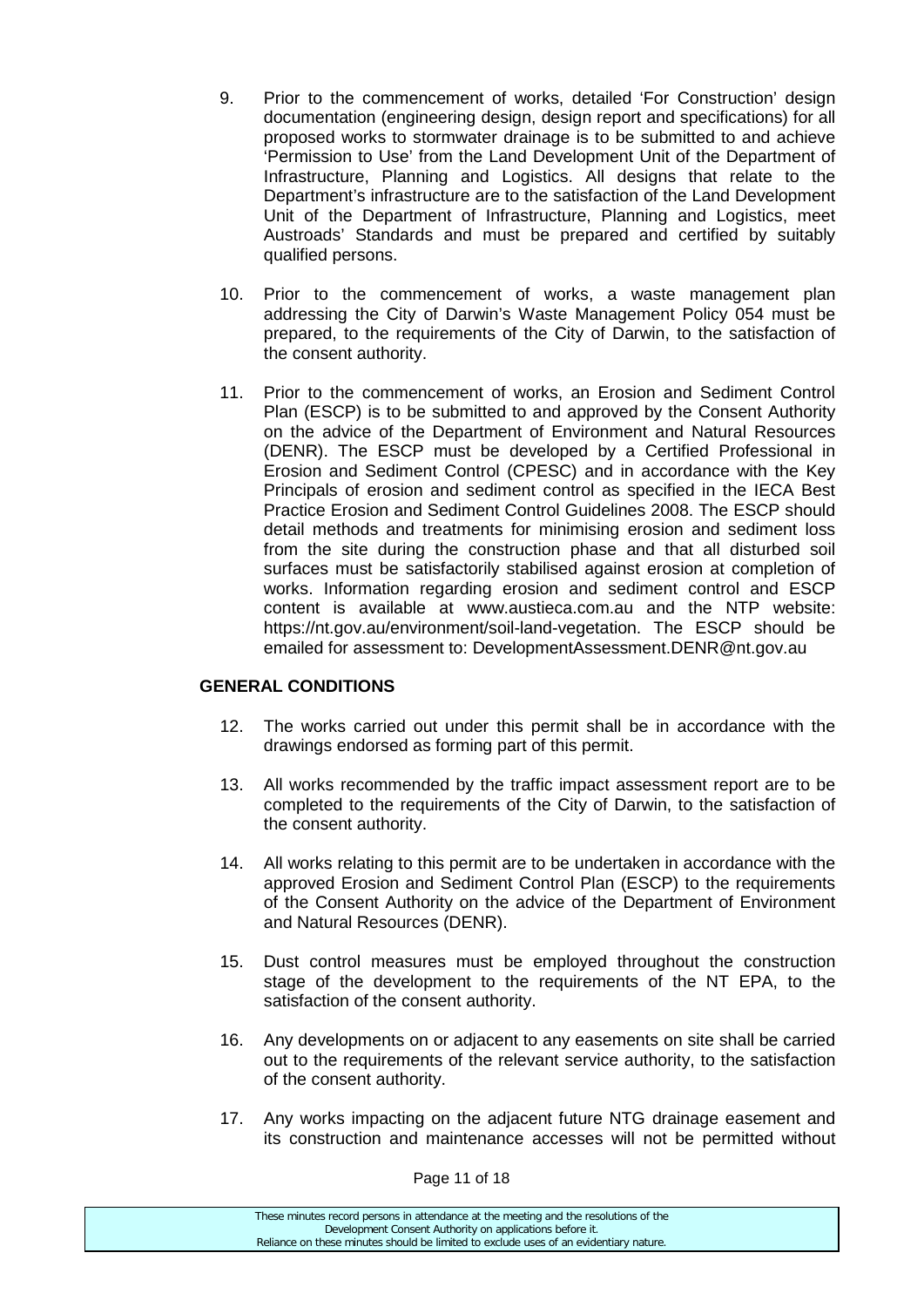prior consent from the Land Development Unit of the Department of Infrastructure, Planning and Logistics.

- 18. The owner of land must enter into agreements with the relevant authorities for the provision of water supply, drainage, sewerage, and electricity services to the development shown on the endorsed plans in accordance with the authorities' requirements and relevant legislation at the time.
- 19. Stormwater is to be collected and discharged into the drainage network to the technical standards of and at no cost to the Land Development Unit of the Department of Infrastructure, Planning and Logistics and the City of Darwin, to the satisfaction of the consent authority.
- 20. No sediment from the development site is to enter the Department of Infrastructure, Planning and Logistics' existing and future stormwater drainage infrastructure.
- 21. The Developer shall undertake all reinstatement works to the technical requirements of and at no cost to the Land Development Unit of the Department of Infrastructure, Planning and Logistics. Upon completion of works within or impacting upon, the NTG controlled land, any damaged or affected infrastructure shall be rehabilitated to the standards and requirements of the Land Development Unit of the Department of Infrastructure, Planning and Logistics.
- 22. The kerb crossovers and driveways to the site approved by this permit are to meet the technical standards of the City of Darwin, to the satisfaction of the consent authority.
- 23. The owner shall:
- (a) remove disused vehicle and/ or pedestrian crossovers;
- (b) provide footpaths/ cycleways; and
- (d) undertake reinstatement works; all to the technical requirements of and at no cost to the City of Darwin, to the satisfaction of the consent authority.
- 24. Before the use or occupation of the development starts, the area(s) setaside for the parking of vehicles and access lanes as shown on the endorsed plans must be:
- (a) constructed;
- (b) properly formed to such levels that they can be used in accordance with the plans;
- (c) surfaced with an all-weather-seal coat;
- (d) drained;
- (e) line marked to indicate each car space and all access lanes; and
- (f) clearly marked to show the direction of traffic along access lanes and driveways

to the satisfaction of the consent authority.

Car spaces, access lanes and driveways must be kept available for these purposes at all times.

25. No fence, hedge, tree or other obstruction exceeding a height of 0.6m is to be planted or erected so that it would obscure sight lines at the junction of the driveway and the public street.

Page 12 of 18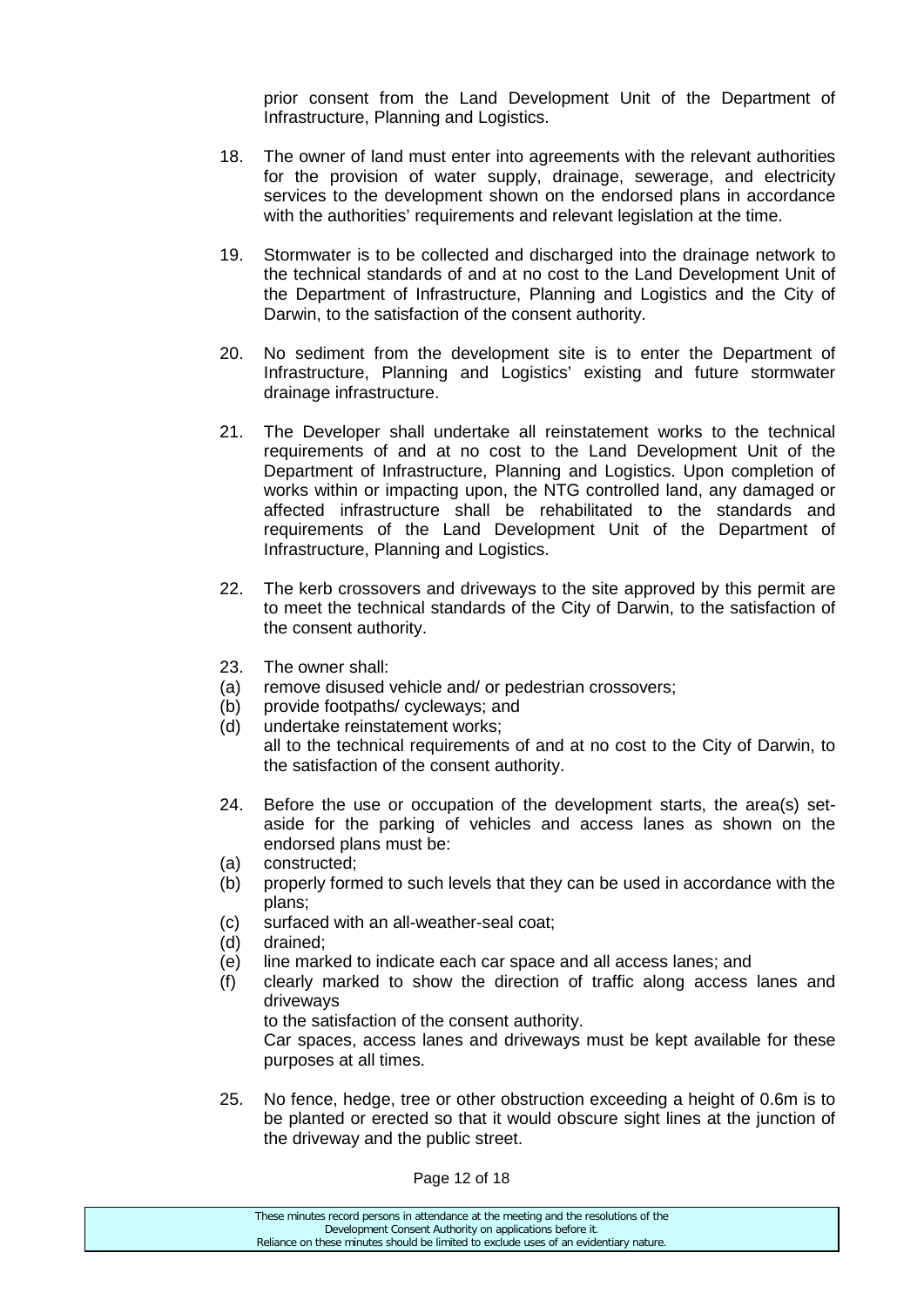- 26. Before the use/occupation of the development starts, the landscaping works shown on the endorsed plans must be carried out and completed to the satisfaction of the consent authority.
- 27. The landscaping shown on the endorsed plans must be maintained to the satisfaction of the consent authority, including that any dead, diseased or damaged plants are to be replaced.
- 28. Storage for waste disposal bins is to be provided to the requirements of the City of Darwin, to the satisfaction of the consent authority.
- 29. Where unfenced, the Henry Wrigley Drive frontage is to be appropriately fenced in accordance with the Transport and Civil Services Division of the Department of Infrastructure, Planning and Logistics' standards and requirements to the satisfaction to the consent authority.
- 30. Any proposed work (including the provision or connection of services) within, or impacting upon the Henry Wrigley Drive road reserve shall be in accordance with the standards and specifications of the Transport and Civil Services Division, Department of Infrastructure, Planning and Logistics. Design documents must be submitted to the Director Corridor Management, Transport and Civil Services Division for Road Agency Approval and no works are to commence prior to approval.
- 31. Prior to the use/occupation of the development and connection of services (i.e. power and water), the owner of the land must apply for unit/street addressing from the Surveyor-General of the Northern Territory. This will form the legal address and will be required to be placed on the doors and meters within the development in accordance with the allocation. An Occupancy Permit will not be able to be granted until such time as addressing is obtained.

### **NOTES:**

- 1. The Power and Water Corporation advises that the Water and Sewer Services **Development** Section [\(landdevelopmentnorth@powerwater.com.au\)](mailto:landdevelopmentnorth@powerwater.com.au) and Power Network Engineering Section [\(powerconnections@powerwater.com.au\)](mailto:powerconnections@powerwater.com.au) should be contacted via email a minimum of 1 month prior to construction works commencing to determine the Corporation's servicing requirements, and the need for upgrading of on-site and/or surrounding infrastructure.
- 2. The Environment Division of the Department of Environment and Natural Resources recommend that until testing has occurred to determine if PFAS contamination is present, no soil is allowed to be removed from the site and any extra fill generated from the project should be incorporated into landscaping designs. If the contractor deems it necessary to remove soil from site they should complete testing of the soil prior to removal and disposal, in consultation with the NT EPA.
- 3. The Land Development Unit of the Department of Infrastructure, Planning and Logistics recommend that the developer prepares a dilapidation report for the stormwater drains prior to the commencement of development construction.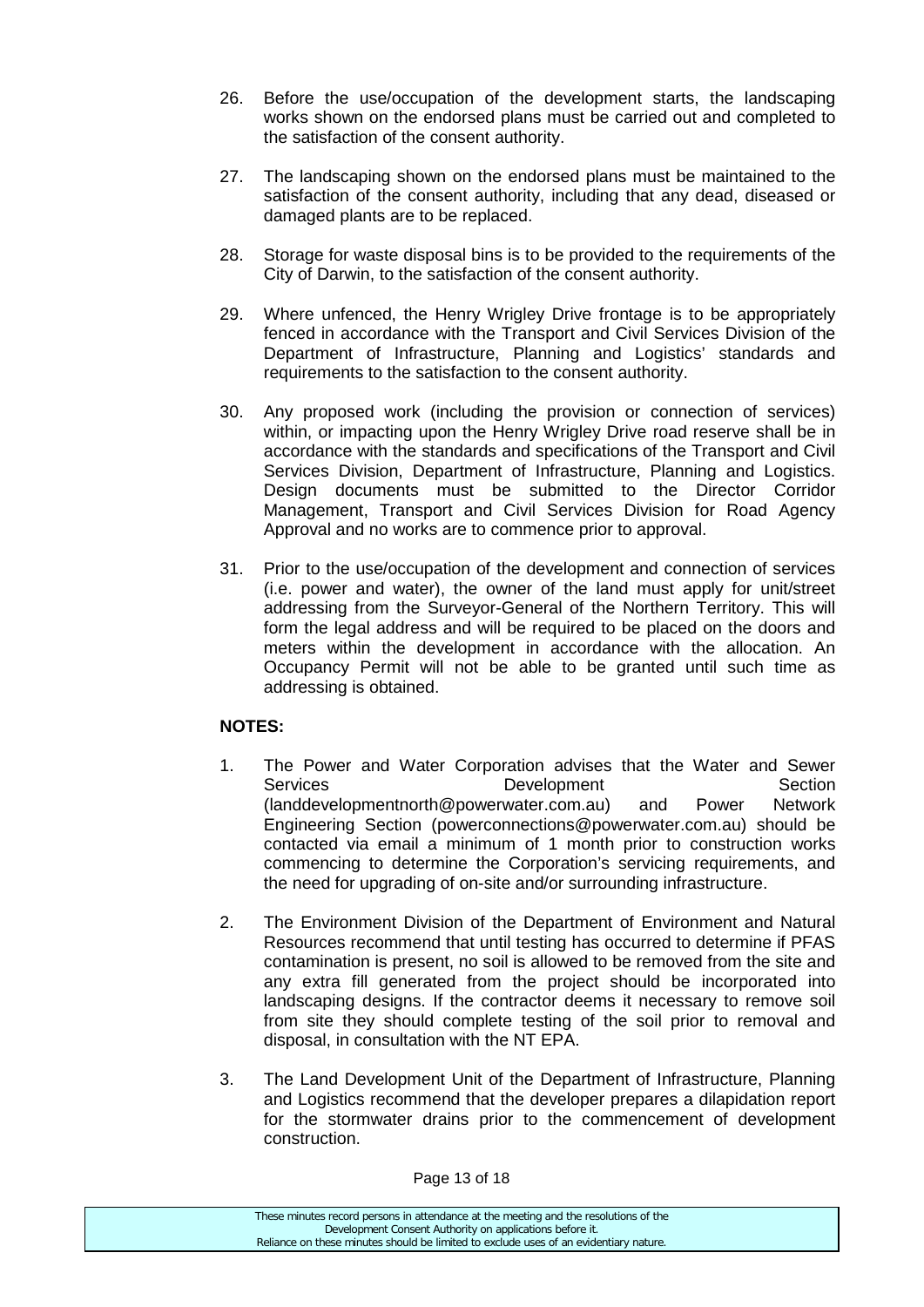- 4. The Surveyor-General advises you should immediately make application for unit/street addresses to the Survey and Land Records unit on (08) 8995 5355 (surveylandrecords@nt.gov.au).
- 5. Darwin International Airport advises that separate requests for assessment and approval must be submitted to Darwin International Airport and the Department of Defence for any cranes used during construction that will infringe on either the Obstacle Limitation Surfaces (OLS) or Procedures for Air Navigation Services – Operations (PANS-OPS) surfaces for Darwin Airport.
- 6. The site is subject to the 'Defence Areas Control Regulations (DACR)'. All structures, including temporary structures, higher than 15m above ground level, including, but not limited to, additional buildings, light poles, cranes used during construction, vegetation etc., require approval from the Department of Defence.
- 7. The applicant is advised that the provision of lighting at the site is required to be consistent with the CASA Manual of Standards (MOS-139) Aerodromes to minimise the potential for conflict with aircraft operations. The design of lighting is a developer responsibility and if it is later found that lights or glare endangers the safety of aircraft operations, the Department of Defence or the Civil Aviation Safety Authority may require the lighting to be extinguished or suitably modified.
- 8. Any proposed works on/over City of Darwin property shall be subject to separate application to City of Darwin and shall be carried out to the requirements and satisfaction of City of Darwin.
- 9. Any proposed signage for the site shall be subject to a separate assessment in accordance with City of Darwin Policy Number 42 – Outdoor Advertising Signs Code.
- 10. A "Permit to Work Within a Road Reserve" may be required from the Transport and Civil Services Division of the Department of Infrastructure, Planning and Logistics before commencement of any works within the Henry Wrigley Drive road reserve.
- 11. Upon completion of any works within or impacting upon the Henry Wrigley Drive road reserve, the road reserve shall be rehabilitated to the standards and requirements of the Transport and Civil Services Division of the Department of Infrastructure, Planning and Logistics.
- 12. The finish of any Prime Identification sign, if erected, shall be such that, if illuminated, day and night readability is the same and is of constant display (i.e. not flashing or variable message). The sign shall be positioned:
	- (a) so as not to create sun or headlight reflection to motorists; and

(b) be located entirely (including foundations and aerially) within the subject lot.

13. Any floodlighting or security lighting provided on site is to be shielded in a manner to prevent the lighting being noticeable or causing nuisance to Henry Wrigley Drive traffic.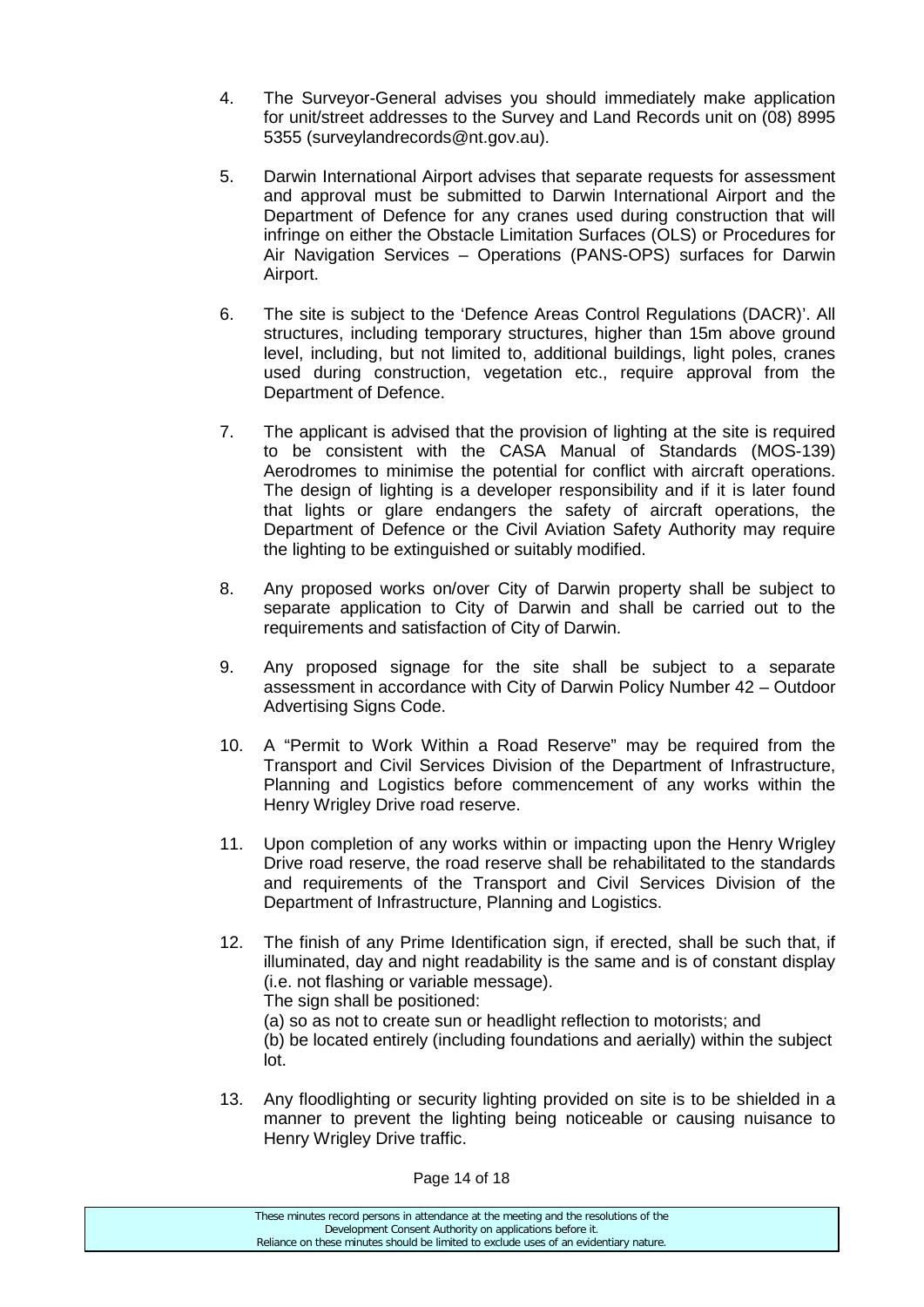- 14. There are statutory obligations under the *Weeds Management Act* to take all practical measures to manage weeds on the property. For advice on weed management please contact the Department of Environment and Natural Resources.
- 15. The permit holder is advised that the proposal may have assessment implications under the *Waste Management and Pollution Control Act*, More information can be found on the Northern Territory Environment Protection Authority website at: https://ntepa.nt.gov.au/waste-pollution. The applicant is encouraged to contact the NT EPA on (08) 8924 4218 or ntepa@nt.gov.au.
- 16. The Northern Territory Environment Protection Authority advises that construction work should be conducted in accordance with the Authority's Noise Guidelines for Development Sites in the Northern Territory. The guidelines specify that on-site construction activities are restricted to between 7am and 7pm Monday to Saturday and 9am to 6pm Sunday and Public Holidays. For construction activities outside these hours refer to the guidelines for further information.
- 17. Any proposed works which fall within the scope of the *Construction Industry Long Service Leave and Benefits Act* must be notified to NT Build by lodgement of the required Project Notification Form. Payment of any levy must be made prior to the commencement of any construction activity. NT Build should be contacted via email (info@ntbuild.com.au) or by phone on 08 89364070 to determine if the proposed works are subject to the Act.

### **REASONS FOR THE DECISION**

1. Pursuant to Section 51(a) of the *Planning Act*, the consent authority must take into consideration the planning scheme that applies to the land to which the application relates.

The purpose of Zone OR (Organised Recreation) is to provide areas for organised recreational activities and development of land is to be limited to that which is consistent with the recreational opportunities of the land. The proposal to construct a new indoor netball stadium and support facilities is consistent with the purpose of the zone.

- 2. A variation to the requirements of Clause 6.1 (General Height Control) to allow a 5.75m increase to the maximum height limit of 8.5m is supported in this instance as the height is consistent with the existing use of the surrounding site and is unlikely to negatively impact either the subject site or the surrounding area. The proposal meets the purpose of the clause as the height of the building is consistent with the development provided for in that zone and is consistent with the recreational opportunities of the land.
- 3. A reduction in parking requirements pursuant to Clause 6.5.2 (Reduction in Parking Requirements) to approve the proposed development with fewer car parking spaces than required by Clause 6.5.1 (Parking Requirements) is supported. A total of 295 car parking spaces are provided, resulting in a reduction of 295.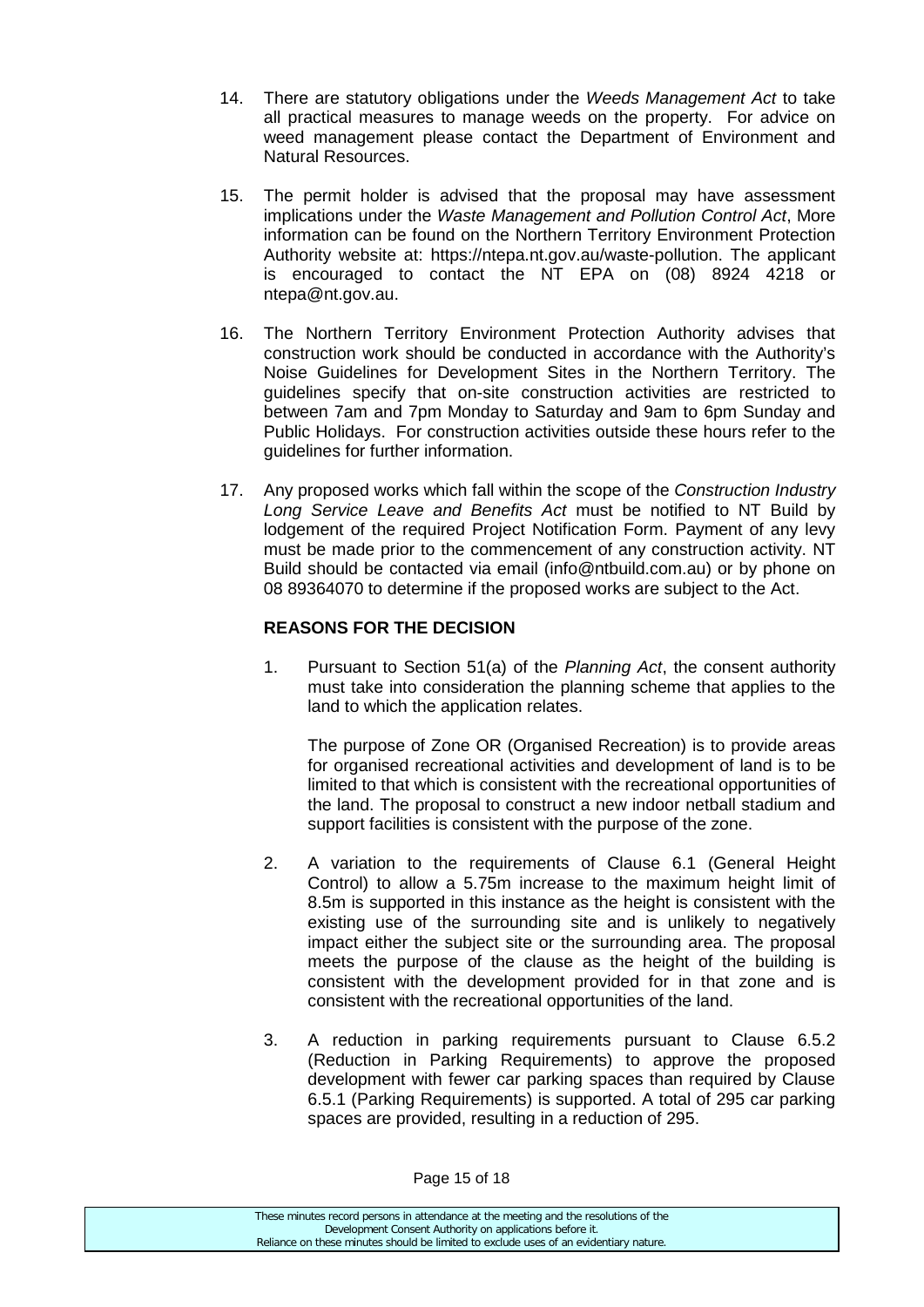The consent authority may approve a use or development with fewer car parking spaces than required by clause 6.5.1 if it is satisfied that a reduction is appropriate for the use or development, having considered all the following matters:

- (a) The zoning of the land, the use or development or proposed use or development of the land and the possible future use or development of the land;
- (b) The provision of car parking spaces in the vicinity of the land; and
- (c) The availability of public transport in the vicinity of the land; or
- (d) The use or development relates to a heritage place and the Minister responsible for the administration of the Heritage Conservation Act supports the reduced provision of car parking spaces in the interest or preserving the significance of the heritage place.

Although the proposed stadium has a maximum seating capacity of 2042 seats which generates a parking requirement alone for 510.5 spaces, there will be very few occasions during each year when this capacity is reached. The majority of events to be held at the new venue are likely to attract crowds of 300-500 spectators and therefore would generate a more realistic parking requirement for 125 spaces. Together with the parking requirement generated by the remaining uses of the building and site, a total of 205 spaces would be required where 295 spaces are proposed, and is considered to be appropriate for the proposed use.

It is reasonable to accept that the majority of large sporting venues around the country, and even the world, cannot meet parking requirements for their peak events and rely on public transport and agreements with surrounding sites for shared use of parking facilities.

The Marrara Sporting Complex includes a number of venues and associated parking areas which are cross utilised and provide an opportunity to accommodate overflow parking demand during peak events. Traffic management is also put in place during major sporting events to assist with directing traffic efficiently around the complex and to ensure all available parking venues are utilised. In addition, the NT Government often provide dedicated bus services and/or free travel on existing services for ticket holders of major sporting events held at the Marrara Sporting Complex.

For the reasons outlined above the Authority is satisfied that a reduction is appropriate for the proposed use.

- 4. A variation to Clause 6.5.3 (Parking Layout) is supported in relation to the ground level driveway reducing to 4.2m adjacent to the existing drop off area, as this is an existing arrangement that has functioned for a number of years without issue and the area of non-compliance will be reduced in length as part of this proposal.
- 5. Amended plans are required to address a number of noncompliances which are not supported and/or to ensure compliance with the relevant provisions of the Scheme.

Page 16 of 18

| These minutes record persons in attendance at the meeting and the resolutions of the  |
|---------------------------------------------------------------------------------------|
| Development Consent Authority on applications before it.                              |
| Reliance on these minutes should be limited to exclude uses of an evidentiary nature. |
|                                                                                       |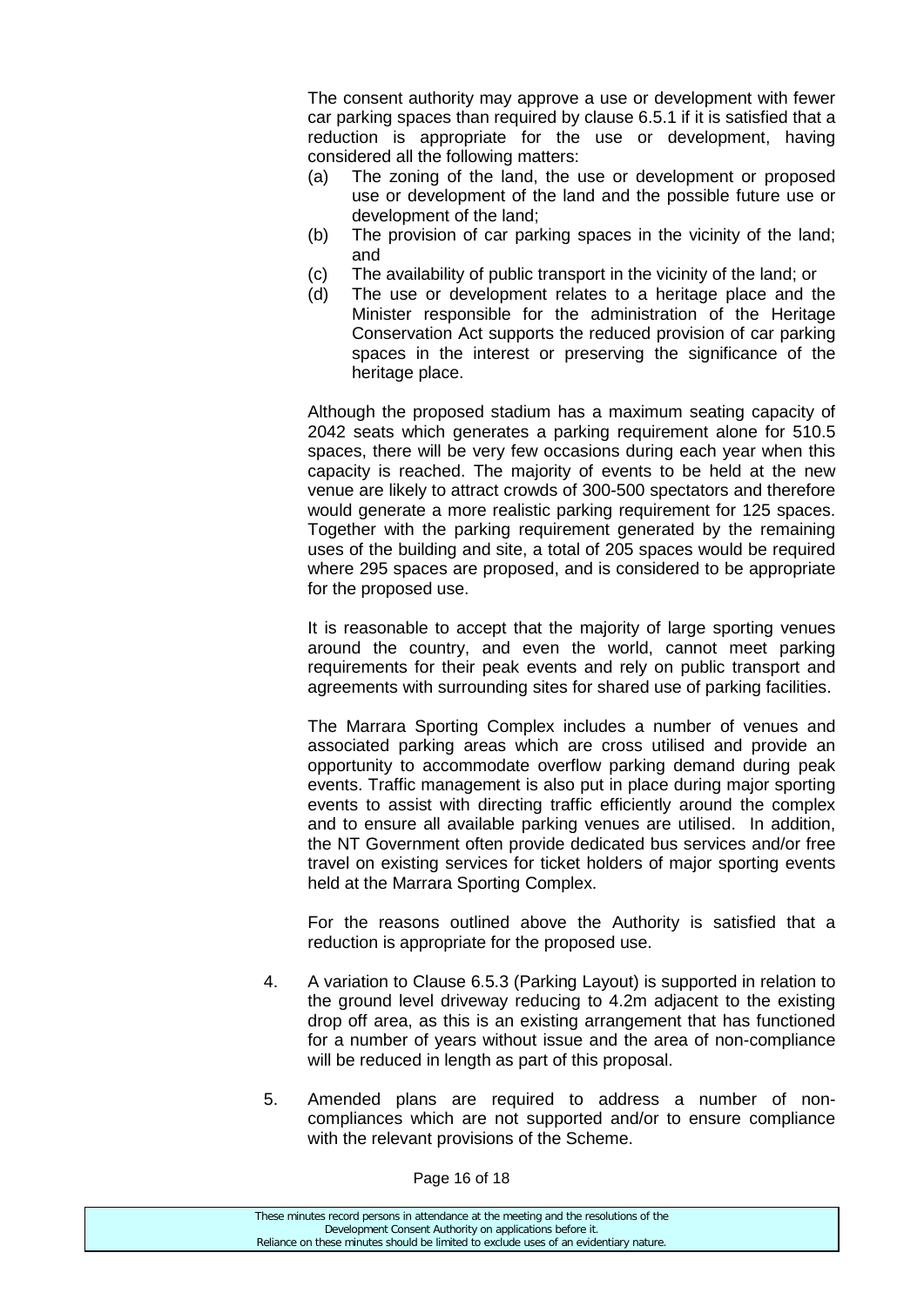6. Pursuant to Section 51(e) of the *Planning Act*, the consent authority must take into consideration any public submissions made under section 49, and any evidence or information received under section 50, in relation to the development application.

One public submission was received from the Rapid Creek Landcare Group Inc. who were not in support of the proposal and opposed the removal of native vegetation in the Rapid Creek catchment. The matters raised within the submission have been considered and discussed in the report and while there are no requirements under the NT Planning Scheme for the clearing of native vegetation in zone OR (Organised Recreation), the importance of the Rapid Creek catchment is acknowledged and a number of conditions have been applied to the development permit to ensure that the development does not have any adverse impact on the surrounding land. The developer will be required to submit detailed design drawings and liaise with the Land Development Unit of the Department of Infrastructure, Planning and Logistics and the City of Darwin regarding the stormwater drainage infrastructure. In addition an Erosion and Sediment Control Plan will need to be prepared by a certified professional in erosion and sediment control and submitted to the Department of Environment and Natural Resources for assessment.

7. Pursuant to Section 51(j) of the *Planning Act*, the consent authority must take into consideration the capability of the land to which the proposed development relates, and the effect of the development on the land and on other land, the physical characteristics of which may be affected by the development.

The land is considered capable of supporting the proposed development but the construction of the development and ongoing servicing will need to ensure that it has no adverse effects on the surrounding land, namely the Rapid Creek and its surrounding catchment. A number of conditions are included on the development permit to ensure that the proposed development does not negatively impact on surrounding land. These include the requirement for a stormwater management plan, erosion and sediment control plan and detailed design drawings for the stormwater drainage infrastructure.

8. Pursuant to Section 51(m) of the *Planning Act*, the consent authority must take into account the public utilities or infrastructure provided in the area in which the land is situated, the requirement for public facilities and services to be connected to the land and the requirement, if any, for those facilities, infrastructure or land to be provided by the developer for that purpose.

Comments were received from a number of service authorities and highlighted a number of development specific requirements that have been addressed through appropriate conditions and/or notations on the development permit.

9. Pursuant to Section 51(n) of the *Planning Act*, the consent authority must take into consideration the public amenity in the area in which the land is situated.

Page 17 of 18

| These minutes record persons in attendance at the meeting and the resolutions of the  |
|---------------------------------------------------------------------------------------|
| Development Consent Authority on applications before it.                              |
| Reliance on these minutes should be limited to exclude uses of an evidentiary nature. |
|                                                                                       |